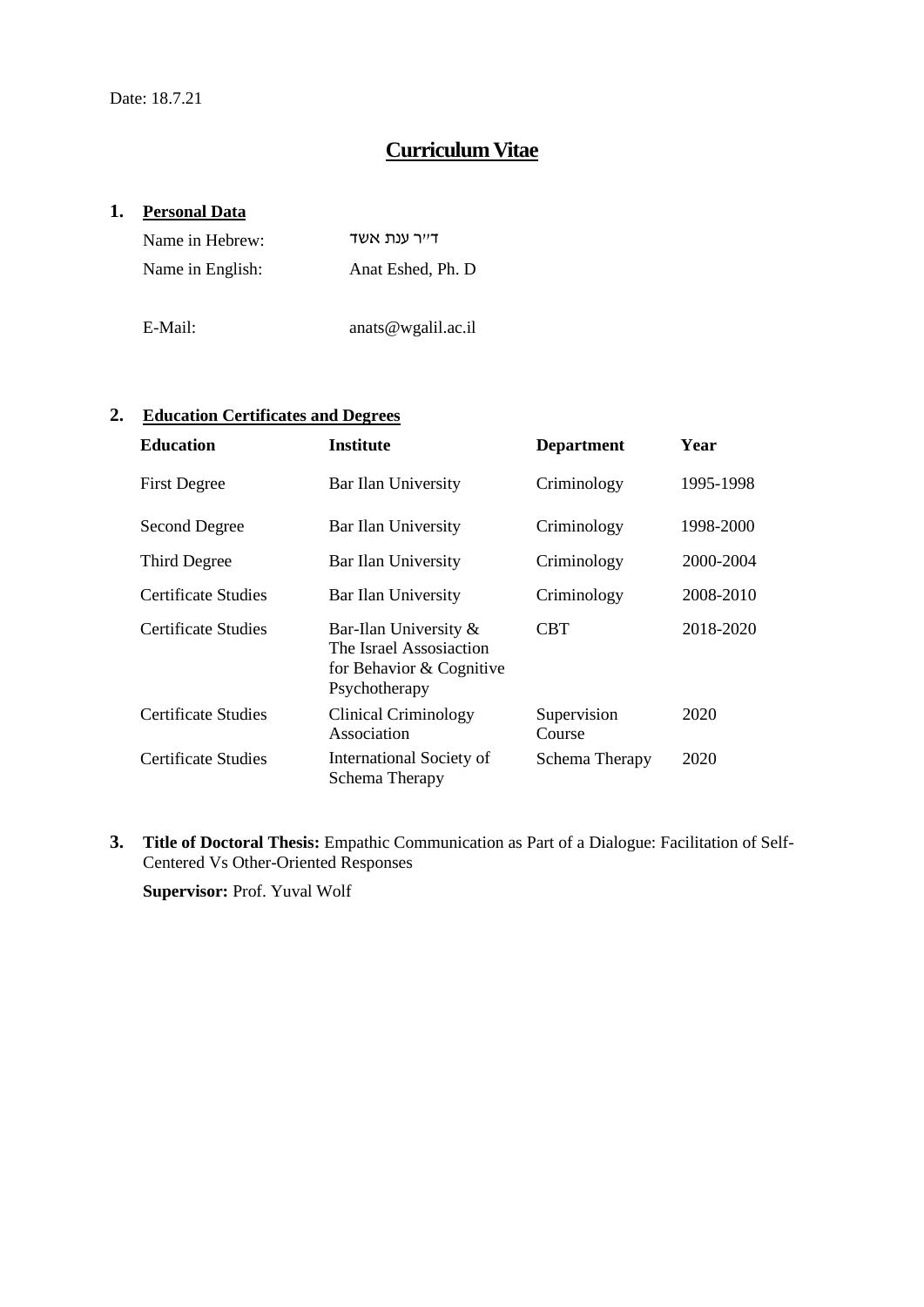#### **4. Academic Ranks**

| Rank    | % Position | From - To       | Institute               |
|---------|------------|-----------------|-------------------------|
| Teacher | 50         | July 2014-Today | Western Galilee College |

#### **5. Grants and Awards**

| Year      | Name of Grant/Award                                                                                         |
|-----------|-------------------------------------------------------------------------------------------------------------|
| 2000-2004 | Presidents' Doctoral Scholarship, Bar Ilan University, given to 150<br>doctoral excellent students per year |

#### **6. Positions Held**

| From-To       | <b>Institute</b>                 | <b>Position</b>          | % Position |
|---------------|----------------------------------|--------------------------|------------|
| $2006$ -today | Western Galilee College          | Staff member             | 50         |
| $2009$ -today | Bar Ilan University              | <b>Teacher Part-Time</b> |            |
| 2008-2010     | Beit Berl College                |                          |            |
| 2005-2008     | Max Stern Yezreel Valley College |                          |            |
| 2006          | Netanya Academic College         |                          |            |

# **7. Scientific Areas of Specialization**

Developing tools for measurement of empathic and non-empathic communication, helpful to training programs in the helping professions (medical, as well as para-medical).

# **8. Miscellaneous**

**2008-2010** – Certificate studies, Diagnosis and treatment of sex offenders, Bar Ilan University. Studies qualify students for treatment of sex offenders and assessing their risk level.

**2010-today** – Writing criminological-psychological expert opinions, rehabilitation programs and risk assessments for offenders in general and sex offenders specifically.

**2014** – Applied Behavior Analysis Studies

**2017-today** – Group and individual treatment of sex offenders.

**2018-2020** - CBT (Cognitive Behavioral Treatment) training (2 academic years), Tel-HaShomer Hospital, Bar Ilan University & The Israeli Association for Behavioral and Cognitive Psychotherapy**.**

**2020** – Supervision Course, Tel Hashomer Hospital, Clinical Criminologists Association.

**2020** – Schema Therapy for BPD, NPD & Cluster C Advanced Course, International Society of Schema Therapy.

**2020-today** – Private Clinic.

**2021** – ACT-FACT Course, School of CBT.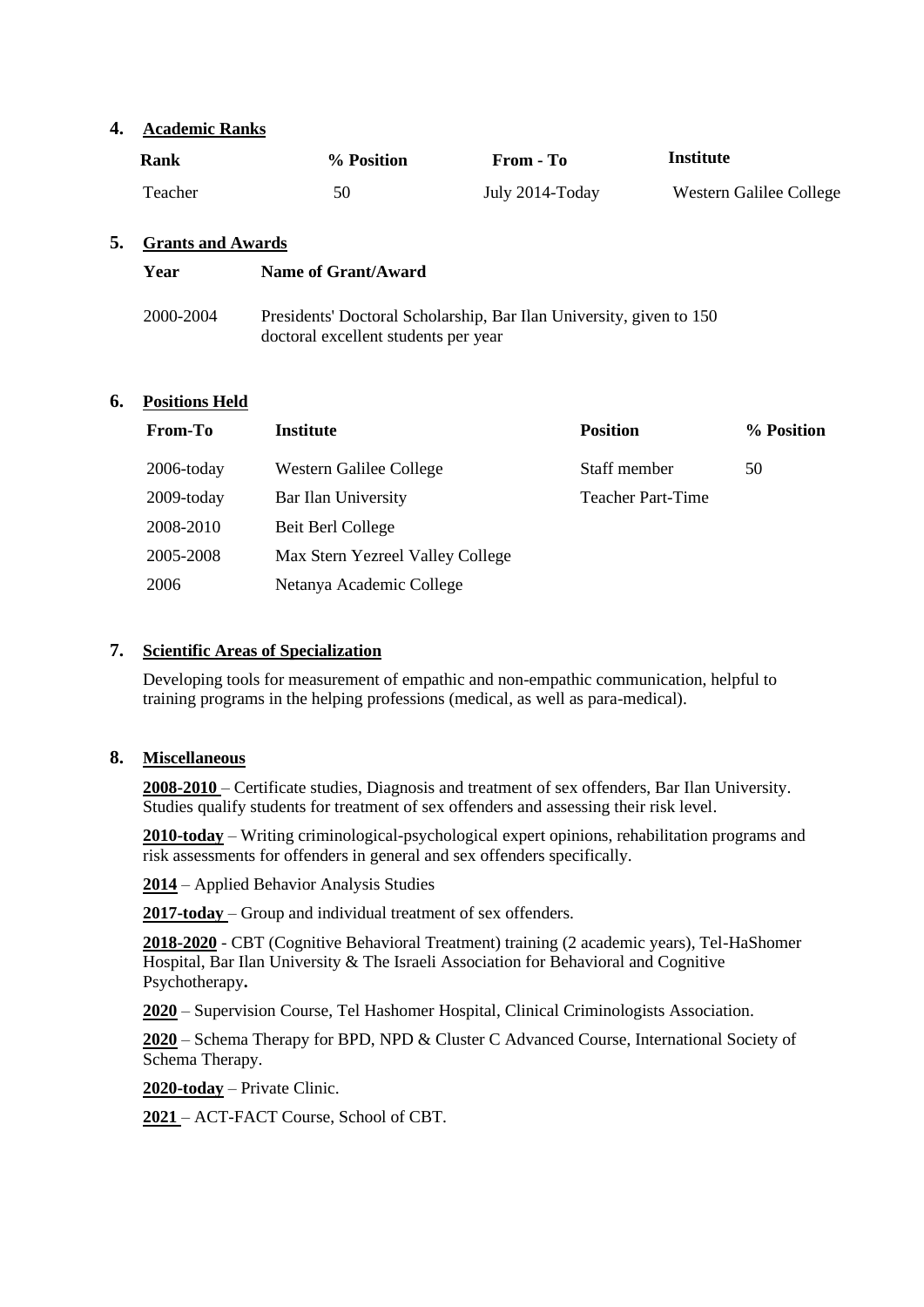# **9. Academic Profile**

The Doctoral paper examined the influence of empathic input (by Party B) on the object of such input (Party A) in conversations aimed at helping a distressed person and in instrumental conversations (radio and TV shows). A correlation was found between empathic input and Party's A orientation and an exponential-like acceleration in this correlation as the conversations advance.

The research raises the notion that measuring method and its outcomes have an innovative significance for the conceptualization of empathy and for its impact.